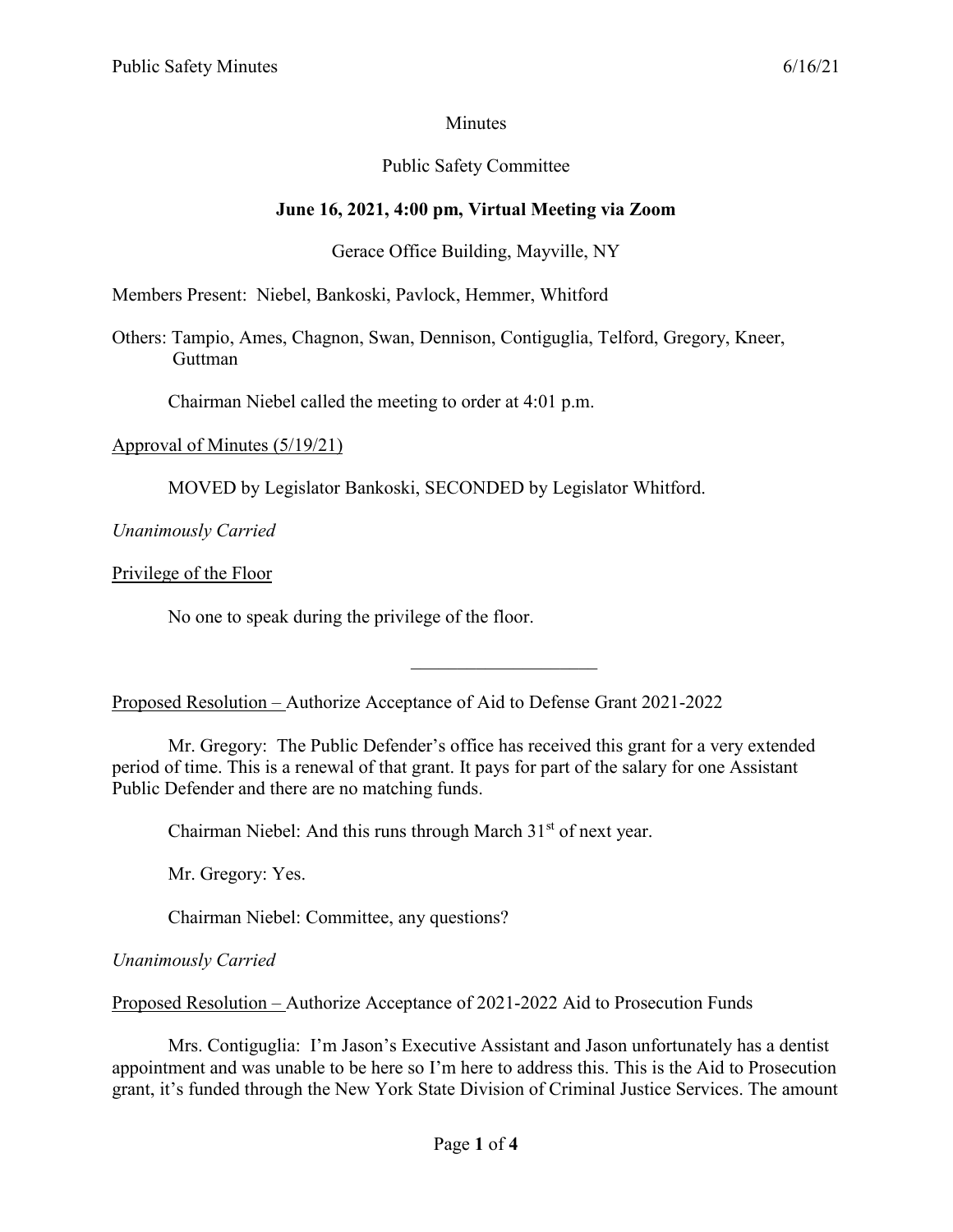is for \$54,460. The grant is going to run from April 1, 2021 through March 31, 2022. The D.A.'s office has received this grant for many years. It assist in paying for approximately 50% of an Assistant District Attorney salary and the main focus of the grant is to prosecute violent felonies and assist in the prosecution of violent felonies.

Chairman Niebel: Any questions on this resolution? It looks like a nice grant, we've had it before.

Mrs. Contiguglia: Yes, we've had it for many years. It's just a continuation of the program that we've had for the last, I would say, about 5 or 6 years.

Chairman Niebel: All in favor?

#### *Unanimously Carried*

### Proposed Resolution – Authorize MOU with Homeland Security Investigations for Joint Operation Participation

Captain Telford: This is a small grant. A cooperative effort between us and Homeland Security. We have an investigator working with Homeland Security out of Buffalo for human trafficking. We assist them on an as needed basis and they will come down and assist us on an as needed basis. What this covers is any overtime incurred through any investigations with Homeland Security. They will cover the amount of overtime.

Chairman Niebel: And Captain, this is for \$5,000. It was not included in this year's budget.

Captain Telford: That is correct, it was not included.

Chairman Niebel: Any questions?

### *Unanimously Carried*

Proposed Resolution – Authorize Agreement with Chautauqua-Cattaraugus-Erie II BOCES For Two (2) School Resource Officers

Captain Telford: This is a continuation of the SRO program that we've had for the last couple of years. This will cover one of our deputies assigned to the Maple Avenue BOCES in Cassadaga and the second officer that's splits time between the Ashville and Fredonia campus of BOCES.

Chairman Niebel: I think we had this last year and correct me if I'm wrong, but I think it was for the exact same amount for BOCES.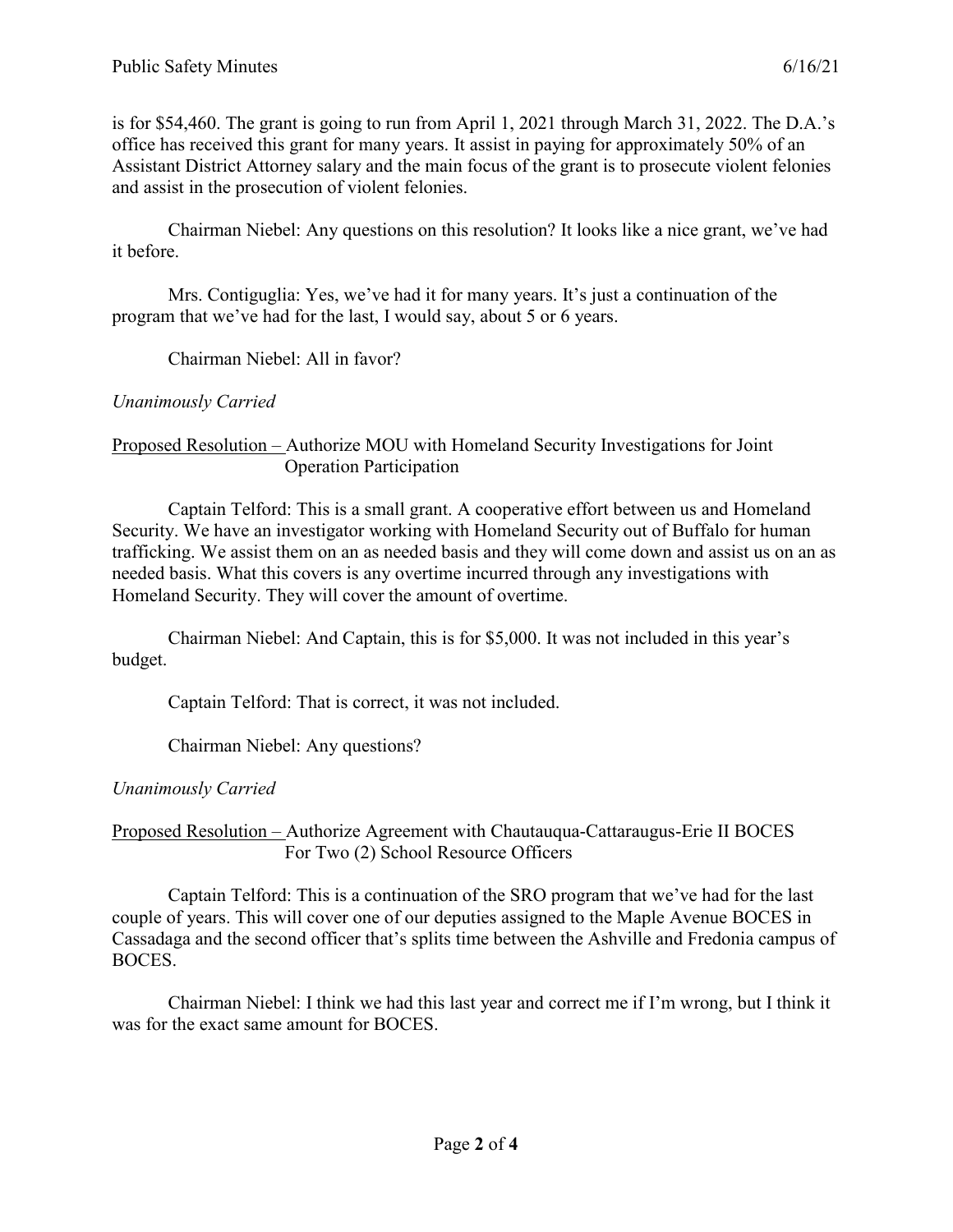Captain Telford: If not the exact, very close. The BOCES contract the last couple of years has been figured as close to 100% as possible. It includes things like, obviously wages, benefits, includes car maintenance –

Chairman Niebel: Travel, mileage, etc..?

Captain Telford: Yes. But we believe that it should be within the same amount for the upcoming.

Chairman Niebel: Any questions on this one?

# *Unanimously Carried*

Proposed Resolution - Authorize Agreement with Brocton Central School for School Resource Officer

Captain Telford: This is a new but old agreement. We did have an SRO at Brocton a couple of years ago. This last school year they opted out but they are looking to *(inaudible)* with us. I believe Mrs. Swan has or will be sending out an updated resolution as the dollar amount in the original resolution was incorrect. The amount that will be covered for this upcoming school year will be approximately \$98,000.

Mrs. Swan: If I may, I did send that along to Olivia this afternoon. I sent her an amended resolution and Olivia if you could, go ahead and share that on the screen. I asked Olivia to be prepared to show that on the screen for everybody given the time constraint associated with it. So I've amended the total amount and then the appropriation and revenue account changes are according to that total.

Chairman Niebel: So the amended amount is \$48,969?

Mrs. Swan: That is for this year. That is just to amend this year's budget. The balance will be automatically budgeted into next year's, 2022 budget because it runs July 1<sup>st</sup> through June  $30<sup>th</sup>$ , so the budget amendment portion only applies to this year, the first half.

Chairman Niebel: O.k., we'll need a motion to amend this resolution.

Legislator Bankoski: So MOVED.

Legislator Pavlock: SECOND.

Chairman Niebel: All in favor to amend?

*Unanimously Carried (amendment)*

Chairman Niebel: Then we'll vote on the resolution as amended. Any questions?